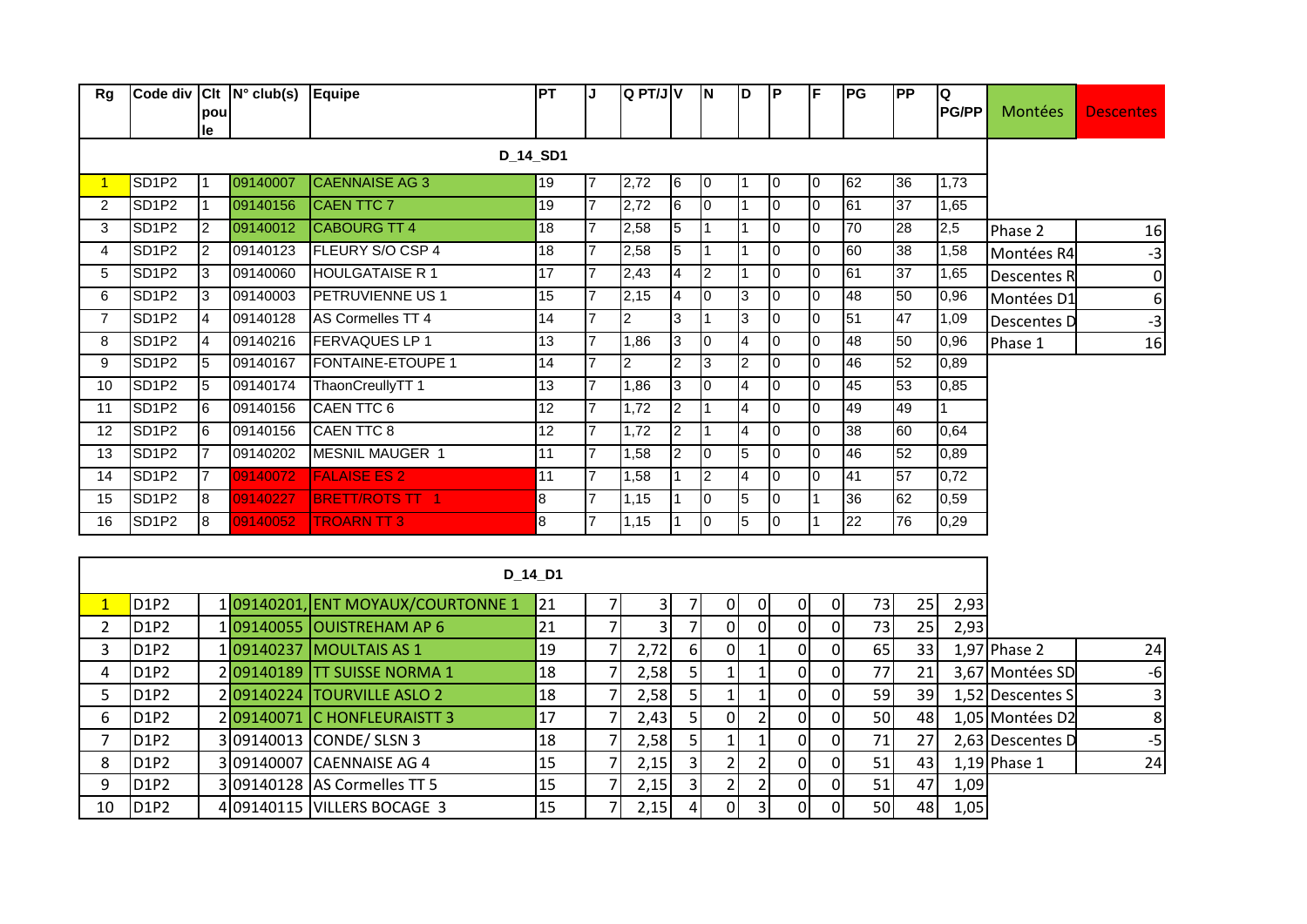| 11 | D1P2                          |  | 4 09140032 LISIEUX ASTT 3    | 14 |      | 31             |                |          | 0        | $\Omega$     | 52             | 46 | 1,14 |
|----|-------------------------------|--|------------------------------|----|------|----------------|----------------|----------|----------|--------------|----------------|----|------|
| 12 | D1P2                          |  | 4 09140179 LE PRE D AUGE 1   | 14 |      | $\overline{3}$ |                |          | 0        | $\Omega$     | 48             | 50 | 0,96 |
| 13 | <b>D1P2</b>                   |  | 5 09140078 ST ANDRE/O USSA 3 | 14 |      | 3I             |                | 3        | $\Omega$ | $\Omega$     | 43             | 55 | 0,79 |
| 14 | D <sub>1P2</sub>              |  | 509140123 FLEURY S/O CSP 5   | 13 | 1,86 | 3 <sup>1</sup> | $\overline{0}$ | 4        | $\Omega$ | $\Omega$     | 50             | 44 | 1,14 |
| 15 | D <sub>1P2</sub>              |  | 5 09140078 ST ANDRE/O USSA 2 | 13 | 1,86 | 3I             | $\Omega$       | 4        | $\Omega$ | $\Omega$     | 50             | 48 | 1,05 |
| 16 | D <sub>1</sub> P <sub>2</sub> |  | 609140235 USO MONDEVILLE 4   | 13 | 1,86 | 3 <sup>l</sup> | $\overline{0}$ | 4        | $\Omega$ | <sup>0</sup> | 47             | 51 | 0,93 |
| 17 | <b>D1P2</b>                   |  | 6 09140128 AS Cormelles TT 6 | 13 | 1,86 | $\overline{3}$ | $\Omega$       | 4        | 0        | $\Omega$     | 41             | 57 | 0,72 |
| 18 | D1P2                          |  | 609140071 C HONFLEURAISTT 4  | 11 | 1,58 | $\overline{2}$ | $\overline{0}$ |          | $\Omega$ | $\Omega$     | 47             | 51 | 0,93 |
| 19 | D1P2                          |  | 709140216 FERVAQUES LP 2     | 11 | 1,58 |                | $\overline{0}$ |          | $\Omega$ | $\Omega$     | 43             | 55 | 0,79 |
| 20 | <b>D1P2</b>                   |  | 709140052 TROARN TT 4        | 10 | 1,43 |                |                |          | 0        | $\Omega$     | 40             | 58 | 0,69 |
| 21 | D <sub>1P2</sub>              |  | 709140202 MESNIL MAUGER 2    | 9  | 1,29 |                | $\overline{0}$ | $6 \mid$ | $\Omega$ | $\Omega$     | 28             | 70 | 0,41 |
| 22 | D <sub>1P2</sub>              |  | 809140224 TOURVILLE ASLO 3   | 10 | 1,43 |                |                |          | $\Omega$ | $\Omega$     | 34             | 64 | 0,54 |
| 23 | D <sub>1P2</sub>              |  | 809140083 BRETTEVILLE EVC 1  | 7  |      | $\overline{0}$ | $\overline{0}$ |          | $\Omega$ | 0            | 24             | 74 | 0,33 |
| 24 | D <sub>1P2</sub>              |  | 8 09140023 VIROISE USM 3     | 7  |      | $\overline{0}$ | <sup>0</sup>   |          | ΩI       | $\Omega$     | 5 <sub>1</sub> | 93 | 0,06 |

|              |                               |  |                             | D <sub>14</sub> D <sub>2</sub> |                |                         |                         |                |                |          |                |    |    |      |                  |    |
|--------------|-------------------------------|--|-----------------------------|--------------------------------|----------------|-------------------------|-------------------------|----------------|----------------|----------|----------------|----|----|------|------------------|----|
| $\mathbf{1}$ | D <sub>2</sub> P <sub>2</sub> |  | 109140012 CABOURG TT 5      | 21                             |                | $\overline{\mathsf{3}}$ |                         | ΟI             | 01             |          | 0I             | 87 | 11 | 7,91 |                  |    |
| 2            | D <sub>2</sub> P <sub>2</sub> |  | 109140055 OUISTREHAM AP 7   | 19                             |                | 2,72                    | 6 I                     | 01             |                | 0        | 01             | 75 | 23 | 3,27 |                  |    |
| 3            | D <sub>2</sub> P <sub>2</sub> |  | 109140189 TT SUISSE NORMA 2 | 19                             |                | 2,72                    | -61                     | ΩI             |                | 0        | 01             | 71 | 27 |      | $2,63$ Phase 2   | 32 |
| 4            | D2P2                          |  | 109140009 A.G.DEAUVILLE 2   | 19                             | ⇁              | 2,72                    | 5 <sub>l</sub>          |                | 0              | $\Omega$ | Οl             | 63 | 35 |      | 1,8 Montées D1   | -8 |
| 5            | D <sub>2</sub> P <sub>2</sub> |  | 209140147 RP VASSEEN 1      | 19                             |                | 2,72                    | 6 <sup>1</sup>          | 0 <sup>l</sup> |                | $\Omega$ | $\overline{0}$ | 71 | 27 |      | 2,63 Descentes D |    |
| 6            | D <sub>2</sub> P <sub>2</sub> |  | 209140014 BAYEUX TT 2       | 19                             | 7              | 2,72                    | 6 <sup>1</sup>          | 0l             |                | 0        | 01             | 68 | 30 |      | 2,27 Montées D3  | 8  |
|              | D <sub>2</sub> P <sub>2</sub> |  | 209140234 ST CONTEST TT 1   | 19                             |                | 2,72                    | 5 <sub>l</sub>          |                | ΩI             | 0        | Οl             | 62 | 36 |      | 1,73 Descentes D | -5 |
| 8            | D <sub>2</sub> P <sub>2</sub> |  | 209140072 FALAISE ES 3      | 18                             |                | 2,58                    | 5 <sup>1</sup>          |                |                | $\Omega$ | $\overline{0}$ | 72 | 26 |      | 2,77 Phase 1     | 32 |
| 9            | D <sub>2</sub> P <sub>2</sub> |  | 309140127 EVRECY TT 1       | 18                             |                | 2,58                    | 5 <sub>l</sub>          |                |                | 0        | ΟI             | 64 | 34 | 1,89 |                  |    |
| 10           | D <sub>2</sub> P <sub>2</sub> |  | 3 09140190 PORT EN BESSIN 1 | 17                             |                | 2,43                    | 5                       | 0I             |                | $\Omega$ | 01             | 61 | 37 | 1,65 |                  |    |
| 11           | D <sub>2</sub> P <sub>2</sub> |  | 309140019 CAEN ASPTT 2      | 15                             |                | 2,15                    | 41                      | 0I             | 3 <sup>l</sup> | 0        | ΟI             | 55 | 43 | 1,28 |                  |    |
| 12           | D <sub>2</sub> P <sub>2</sub> |  | 309140130 ASTT FONTENAY 1   | 14                             | $\overline{7}$ | $\overline{2}$          | $\overline{2}$          |                | 2              | 0        | 01             | 43 | 55 | 0,79 |                  |    |
| 13           | D <sub>2</sub> P <sub>2</sub> |  | 4 09140060 HOULGATAISE R 2  | 15                             |                | 2,15                    | 41                      | 0 <sup>l</sup> | 31             | 0        | 0I             | 60 | 38 | 1,58 |                  |    |
| 14           | D <sub>2</sub> P <sub>2</sub> |  | 4 09140063 FRENOUVILLE TT 3 | 15                             |                | 2,15                    | $\overline{4}$          | 0I             | 31             | 0        | $\overline{0}$ | 55 | 43 | 1,28 |                  |    |
| 15           | D <sub>2</sub> P <sub>2</sub> |  | 4 09140235 USO MONDEVILLE 5 | 13                             |                | 1,86                    | $\overline{\mathsf{3}}$ | 0 <sup>l</sup> | 4              | $\Omega$ | 0I             | 46 | 52 | 0,89 |                  |    |
| 16           | D <sub>2P2</sub>              |  | 409140227 BRETT/ROTS TT 2   | 13                             |                | 1,86                    | $\overline{3}$          | ΟI             |                | 0        | 0I             | 40 | 58 | 0,69 |                  |    |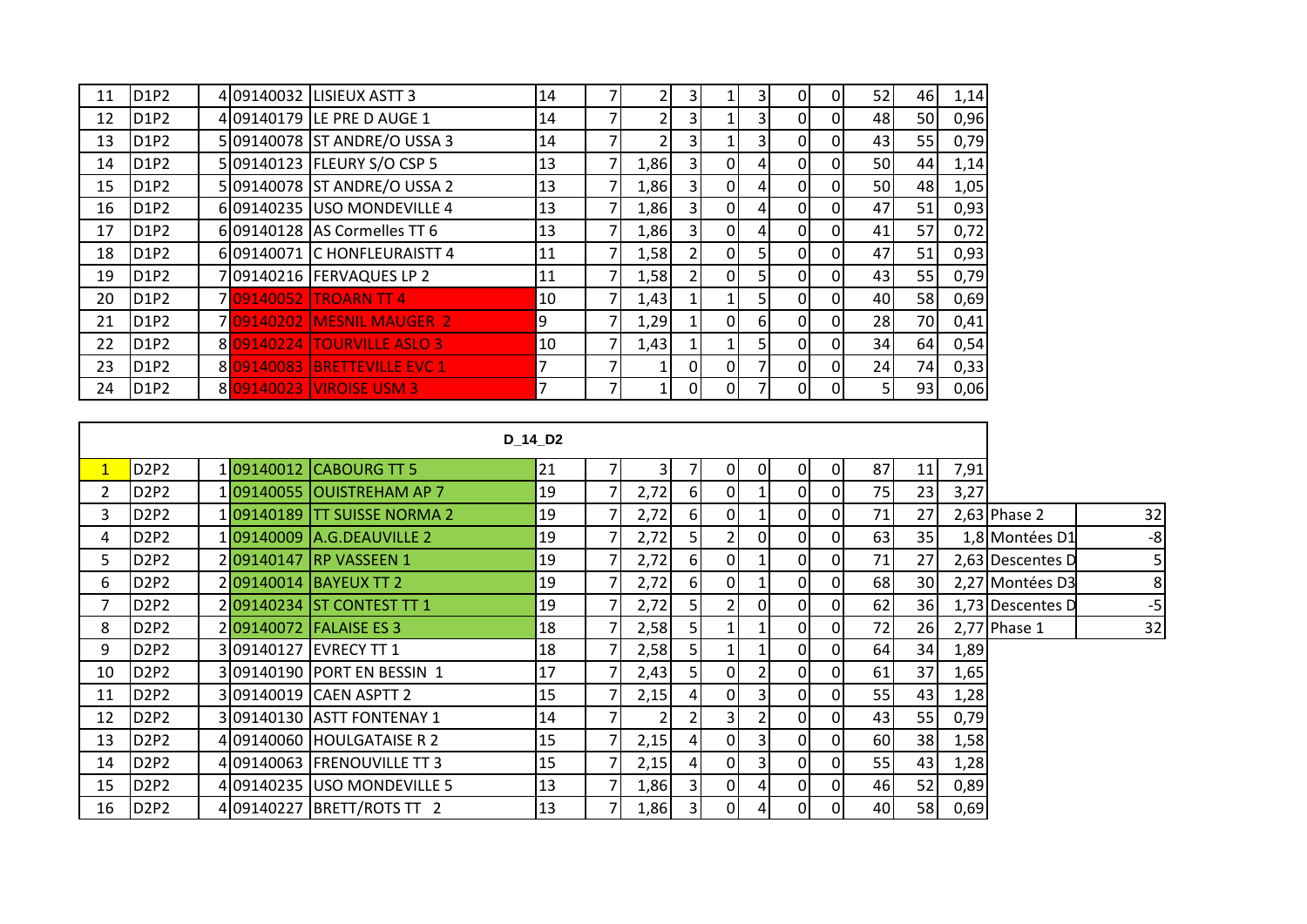| 17 | D <sub>2</sub> P <sub>2</sub> |           | 5 09140162 DOUVRES TT 1                  | 14 |   |      | 3              |                | 3              | 0        | 0 | 50 | 48        | 1,05 |
|----|-------------------------------|-----------|------------------------------------------|----|---|------|----------------|----------------|----------------|----------|---|----|-----------|------|
| 18 | D <sub>2P2</sub>              |           | 5 09140007 CAENNAISE AG 5                | 14 |   | 2    | 3              |                | 3              | 0        | 0 | 45 | 53        | 0,85 |
| 19 | D <sub>2</sub> P <sub>2</sub> |           | 5 09140054 PONT L EVEQUE 2               | 13 | ℸ | 1,86 |                |                | 3              | 0        | 0 | 45 | 53        | 0,85 |
| 20 | D <sub>2P2</sub>              |           | 5109140014 BAYEUX TT 4                   | 13 |   | 1,86 | 31             | $\Omega$       | 4.             | 0        | 0 | 37 | 61        | 0,61 |
| 21 | D2P2                          |           | 609140211 COURTONNE FRTT 2               | 12 | 7 | 1,72 |                | $\overline{3}$ | 3              | 0        | 0 | 45 | 53        | 0,85 |
| 22 | <b>D2P2</b>                   |           | 609140195, ENT LA HOGUETTE/PONT D'OUI 12 |    |   | 1,72 |                | 3 <sub>l</sub> | $\overline{3}$ | 0        | 0 | 42 | 56I       | 0,75 |
| 23 | D <sub>2</sub> P <sub>2</sub> |           | 609140115 VILLERS BOCAGE 4               | 12 |   | 1,72 | 2              | 1              | 4.             | 0        | 0 | 37 | 61        | 0,61 |
| 24 | D2P2                          |           | 6 09140237 MOULTAIS AS 2                 | 11 | 7 | 1,58 | $\overline{2}$ | $\Omega$       | 5              | 0        | 0 | 37 | 61        | 0,61 |
| 25 | <b>D2P2</b>                   |           | 709140167 FONTAINE-ETOUPE (2)            | 12 |   | 1,72 | $\overline{2}$ |                | 41             | $\Omega$ | 0 | 40 | <b>58</b> | 0,69 |
| 26 | D <sub>2P2</sub>              | 709140052 | <b>TROARN TT 5</b>                       | 11 |   | 1,58 |                | 2              | 4              | 0        | 0 | 42 | <b>56</b> | 0,75 |
| 27 | D <sub>2</sub> P <sub>2</sub> |           | 7 09140083 BRETTEVILLE EVC 2             | 11 | ℸ | 1,58 | 2              | 01             | 5              | 0        | 0 | 35 | 63        | 0,56 |
| 28 | <b>D2P2</b>                   |           | 709140201 MOYAUSAINE ATT 2               | 9  |   | 1,29 |                | 0l             | 61             | $\Omega$ | 0 | 31 | 67        | 0,47 |
| 29 | D <sub>2P2</sub>              |           | 809140063 FRENOUVILLE TT 5               | 10 |   | 1,43 |                |                | 51             | $\Omega$ | 0 | 33 | 65I       | 0,51 |
| 30 | D <sub>2</sub> P <sub>2</sub> |           | 8 09140078 ST ANDRE/O USSA 4             | 7  | 7 |      | 0              | $\Omega$       |                | 0        | 0 | 25 | 73        | 0,35 |
| 31 | <b>D2P2</b>                   |           | 809140063 FRENOUVILLE TT 4               | 7  |   |      | $\overline{0}$ | 0l             |                | $\Omega$ | 0 | 23 | 75        | 0,31 |
| 32 | D <sub>2P2</sub>              |           | 8 09140014 BAYEUX TT 3                   | 6  | 7 | 0,86 | 0              | $\Omega$       | 6              | 0        |   | 8  | 90        | 0,09 |

|    |                               |  |                              | D 14 D3 |      |    |    |                |                |                |    |           |       |                  |      |
|----|-------------------------------|--|------------------------------|---------|------|----|----|----------------|----------------|----------------|----|-----------|-------|------------------|------|
|    | D <sub>3</sub> P <sub>2</sub> |  | 109140013 CONDE/ SLSN 5      | 21      | 31   |    | 01 | 0              | 01             | 01             | 90 | 81        | 11,25 |                  |      |
|    | D3P2                          |  | 109140072 FALAISE ES 4       | 20      | 2,86 | 61 |    | 0              | $\overline{0}$ | 01             | 74 | 24        | 3,09  |                  |      |
| 3. | D3P2                          |  | 109140007 CAENNAISE AG 6     | 19      | 2,72 | 61 | 01 | 1              | $\overline{0}$ | 01             | 69 | 29        |       | $2,38$ Phase 2   | 32   |
| 4  | D3P2                          |  | 109140012 CABOURG TT 6       | 19      | 2,72 | 61 | 01 |                | $\overline{0}$ | 01             | 65 | 33        |       | 1,97 Montées D2  | $-8$ |
| 5. | D3P2                          |  | 209140115 VILLERS BOCAGE 5   | 20      | 2,86 | 61 |    | 0              | $\overline{0}$ | $\overline{0}$ | 62 | 36        |       | 1,73 Descentes D |      |
| 6. | D3P2                          |  | 209140111 LOUVIGNY ASL TT 2  | 18      | 2,58 | 51 |    |                | $\overline{0}$ | 01             | 69 | 29        |       | 2,38 Montées D4  | 10   |
|    | D <sub>3</sub> P <sub>2</sub> |  | 209140071 C HONFLEURAISTT 5  | 18      | 2,58 | 61 | 0  | 0              |                | 01             | 65 | 33        |       | 1,97 Descentes D | $-7$ |
| 8  | D <sub>3</sub> P <sub>2</sub> |  | 209140019 CAEN ASPTT 3       | 16      | 2,29 | 41 |    | 2              | 0I             | 01             | 53 | 45        |       | 1,18 Phase 1     | 32   |
| 9  | D3P2                          |  | 3 09140147 RP VASSEEN 2      | 17      | 2,43 | 41 | 2  |                | $\overline{0}$ | Οl             | 63 | 35        | 1,8   |                  |      |
| 10 | D3P2                          |  | 309140083 BRETTEVILLE EVC 4  | 17      | 2,43 | 51 | 01 | 2              | $\overline{0}$ | 01             | 52 | 46        | 1,14  |                  |      |
| 11 | D <sub>3</sub> P <sub>2</sub> |  | 3 09140128 AS Cormelles TT 7 | 16      | 2,29 | 41 |    | $\overline{2}$ | $\overline{0}$ | 01             | 57 | 41        | 1,4   |                  |      |
| 12 | D <sub>3</sub> P <sub>2</sub> |  | 309140063 FRENOUVILLE TT 6   | 14      |      | 31 |    | 3              | $\overline{0}$ | 01             | 48 | <b>50</b> | 0,96  |                  |      |
| 13 | D <sub>3</sub> P <sub>2</sub> |  | 4109140054 PONT L EVEQUE 3   | 15      | 2,15 | 41 | 01 | 3              | 01             | 01             | 50 | 48        | 1,05  |                  |      |
| 14 | D <sub>3</sub> P <sub>2</sub> |  | 4 09140227 BRETT/ROTS TT 3   | 14      | 2    | 31 |    | 3              | 0I             | 01             | 44 | 54        | 0,82  |                  |      |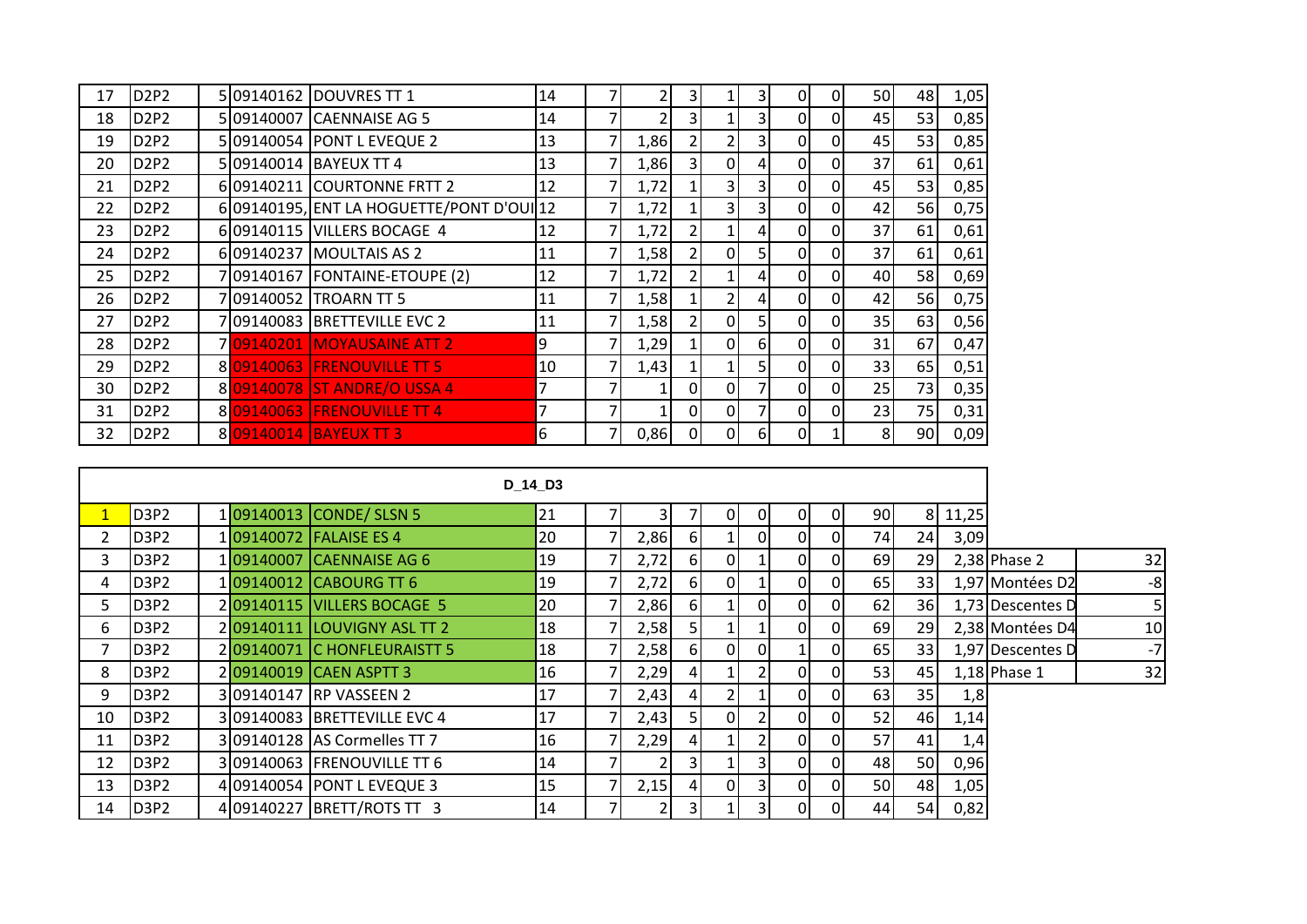| 15 | D3P2                          |            | 4 09140128 AS Cormelles TT 9  | 14             |   |      | 3              |                | 31             | 0              | $\Omega$       | 42 | 56 | 0,75 |
|----|-------------------------------|------------|-------------------------------|----------------|---|------|----------------|----------------|----------------|----------------|----------------|----|----|------|
| 16 | D <sub>3</sub> P <sub>2</sub> |            | 4 09140224 TOURVILLE ASLO 4   | 13             | 7 | 1,86 | 3 <sup>1</sup> | $\overline{0}$ | 4              | $\Omega$       | $\overline{0}$ | 47 | 51 | 0,93 |
| 17 | D3P2                          |            | 509140156 CAEN TTC 9          | 14             |   |      | 3              |                | 3              | 0              | $\Omega$       | 51 | 47 | 1,09 |
| 18 | D3P2                          | 5 09140052 | TROARN TT 6                   | 13             |   | 1,86 | $\overline{2}$ | $\overline{2}$ | 31             | 0              | $\overline{0}$ | 45 | 53 | 0,85 |
| 19 | D <sub>3</sub> P <sub>2</sub> |            | 509140228 NACRE TT 1          | 13             |   | 1,86 | $\overline{2}$ | $\overline{2}$ | 31             | $\overline{0}$ | $\overline{0}$ | 43 | 55 | 0,79 |
| 20 | D <sub>3</sub> P <sub>2</sub> |            | 5 09140128 AS Cormelles TT 8  | 12             |   | 1,72 | $\overline{2}$ |                | 4 <sup>1</sup> | $\Omega$       | $\overline{0}$ | 50 | 48 | 1,05 |
| 21 | D <sub>3</sub> P <sub>2</sub> |            | 609140231 GRENTHEVILLE US (1) | 13             |   | 1,86 | 3              | $\overline{0}$ | 4 <sup>1</sup> | $\Omega$       | $\Omega$       | 44 | 54 | 0,82 |
| 22 | D <sub>3</sub> P <sub>2</sub> |            | 6 09140189 TT SUISSE NORMA 3  | 12             |   | 1,72 | $\overline{2}$ |                | 4 <sup>1</sup> | $\overline{0}$ | $\overline{0}$ | 43 | 55 | 0,79 |
| 23 | D <sub>3</sub> P <sub>2</sub> |            | 6 09140156 CAEN TTC 10        | 12             | 7 | 1,72 | $\overline{2}$ |                | 4 <sup>1</sup> | $\Omega$       | $\overline{0}$ | 41 | 57 | 0,72 |
| 24 | D <sub>3</sub> P <sub>2</sub> |            | 6 09140216 FERVAQUES LP 3     | 12             | 7 | 1,72 | 21             |                | 4 <sup>1</sup> | $\Omega$       | $\Omega$       | 40 | 58 | 0,69 |
| 25 | D <sub>3</sub> P <sub>2</sub> |            | 709140083 BRETTEVILLE EVC 3   | 12             |   | 1,72 | 2 <sub>l</sub> |                | 4 <sub>l</sub> | $\Omega$       | $\overline{0}$ | 40 | 58 | 0,69 |
| 26 | D <sub>3</sub> P <sub>2</sub> |            | 709140013 CONDE / SLSN 6      | 11             |   | 1,58 | $\overline{2}$ | $\overline{0}$ |                | 0              | $\overline{0}$ | 33 | 65 | 0,51 |
| 27 | D <sub>3</sub> P <sub>2</sub> |            | 709140013 CONDE/ SLSN 4       | 10             |   | 1,43 | $\mathbf{1}$   |                |                | $\Omega$       | $\overline{0}$ | 39 | 59 | 0,67 |
| 28 | D <sub>3</sub> P <sub>2</sub> |            | 709140127 EVRECY TT 2         | 10             |   | 1,43 |                |                | 51             | 0              | $\Omega$       | 35 | 63 | 0,56 |
| 29 | D <sub>3</sub> P <sub>2</sub> |            | 8 09140201 MOYAUSAINE ATT 3   | 10             |   | 1,43 | 1              |                | 5              | $\overline{0}$ | $\overline{0}$ | 33 | 65 | 0,51 |
| 30 | D <sub>3</sub> P <sub>2</sub> |            | 8 09140023 VIROISE USM 4      | 8              |   | 1,15 | $\overline{0}$ |                | 6              | $\Omega$       | $\overline{0}$ | 27 | 71 | 0,39 |
| 31 | D <sub>3</sub> P <sub>2</sub> |            | 8 09140235 USO MONDEVILLE 6   | 7              | 7 |      | $\Omega$       | $\Omega$       |                | $\Omega$       | $\overline{0}$ | 29 | 69 | 0,43 |
| 32 | D <sub>3</sub> P <sub>2</sub> |            | 809140237 MOULTAIS AS 3       | $\overline{7}$ |   |      | 0              | $\overline{0}$ |                | 0              | 01             | 25 | 73 | 0,35 |

|    |                               |  |                                | D 14 D4 |                |                |              |    |                |    |           |                 |      |                  |       |
|----|-------------------------------|--|--------------------------------|---------|----------------|----------------|--------------|----|----------------|----|-----------|-----------------|------|------------------|-------|
|    | D <sub>4P2</sub>              |  | 109140009 A.G.DEAUVILLE 3      | 21      | 31             |                | <sup>0</sup> | ΩI | 01             | ΩI | 88        | 10 <sup>1</sup> | 8,81 |                  |       |
|    | D <sub>4</sub> P <sub>2</sub> |  | 109140055 OUISTREHAM AP 8      | 21      | 3              |                | ΩI           | ΩI | ΟI             |    | 88        | 10 <sup>1</sup> | 8,81 |                  |       |
| 3. | D <sub>4P2</sub>              |  | 109140032 LISIEUX ASTT 5       | 21      | 31             |                | <sup>o</sup> | ΩI | 0              |    | 85        | 13              |      | $6,54$ Phase 2   | 40    |
| 4  | D <sub>4</sub> P <sub>2</sub> |  | 109140003 PETRUVIENNE US 2     | 21      | $\overline{3}$ |                | <sup>o</sup> | ΩI | 0I             | ΩI | <b>78</b> | <b>20</b>       |      | 3,91 Montées D3  | $-10$ |
| 5. | D4P2                          |  | 109140195 LA HOGUETTE FR (2)   | 19      | 2,72           | -61            | <sup>o</sup> |    | 01             | ΩI | 74        | 24              |      | 3,09 Descentes D |       |
| 6. | D <sub>4</sub> P <sub>2</sub> |  | 2 09140174 ThaonCreullyTT 2    | 19      | 2,72           | 61             | <sup>o</sup> |    | ΟI             |    | <b>75</b> | 23              | 3,27 |                  |       |
|    | D <sub>4</sub> P <sub>2</sub> |  | 2 09140071 C HONFLEURAISTT (6) | 19      | 2,72           | 61             | <sup>o</sup> |    | 0I             | ΩI | 74        | 24              | 3,09 |                  |       |
| 8  | D <sub>4P2</sub>              |  | 209140237 MOULTAIS AS 4        | 19      | 2,72           | 61             | ΩI           |    | 0I             |    | 63        | 35              |      | $1,8$ Phase 1    | 37    |
| 9. | D4P2                          |  | 209140162 DOUVRES TT 2         | 18      | 2,58           | 51             |              |    | $\overline{0}$ | ΩI | 72        | 26              | 2,77 |                  |       |
| 10 | D <sub>4</sub> P <sub>2</sub> |  | 209140072 FALAISE ES 5         | 18      | 2,58           |                |              |    | 01             |    | 65        | 33 <sup>1</sup> | 1,97 |                  |       |
| 11 | D <sub>4P2</sub>              |  | 3 09140200 ST LAURENT COND 1   | 17      | 2,43           | 5 <sub>l</sub> | <sup>o</sup> |    | ΟI             | ΩI | 63        | 35              | 1,8  |                  |       |
| 12 | D4P2                          |  | 309140078 ST ANDRE/O USSA (5)  | 17      | 2,43           |                | <sup>o</sup> |    | 0I             |    | 62        | 36              | 1,73 |                  |       |